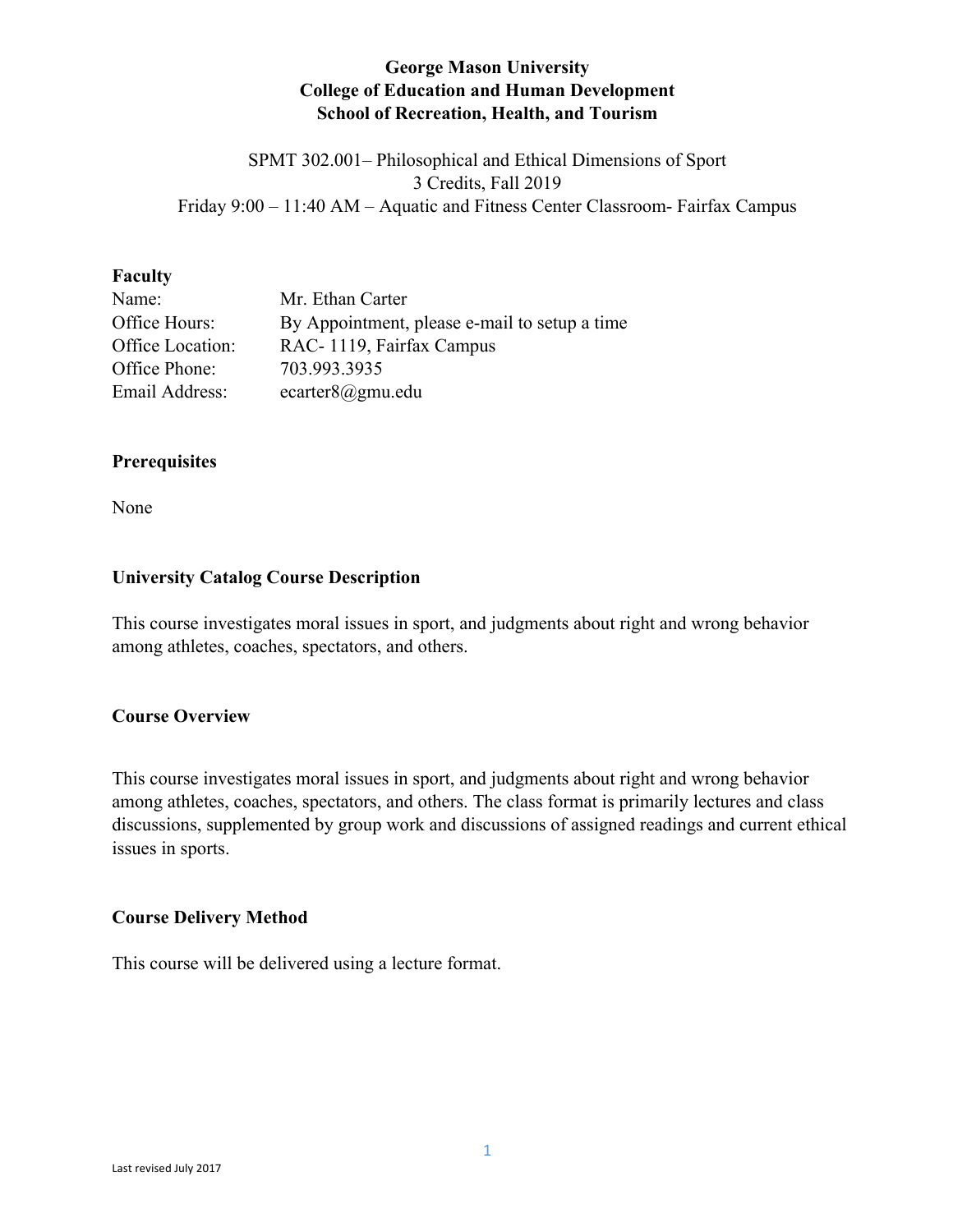# **Learner Outcomes or Objectives**

This course is designed to enable students to do the following:

- 1. Demonstrate an understanding of the moral basis of decision making in sport management.
- 2. Develop a protocol for ethical decision-making within the organizations which govern sport programs.
- 3. Demonstrate an understanding of the various issues and contemporary problems confronting sport managers and how ethical decision making can be applied.
- 4. Critically analyze various decision-making approaches to resolving ethical issues in sports management.
- 5. Demonstrate an understanding of a variety of ethical theories.
- 6. Attain the knowledge to understand & refine a personal and professional code of ethics to guide decision making.

# **Professional Standards**

Not Applicable

# **Required Texts**

Schneider, R. (2009). Ethics of sport and athletics: Theory, issues, and application. Philadelphia: Wolters Kluwer Health/Lippincott Williams & Wilkins.

Various case studies posted via Blackboard

# **Course Performance Evaluation**

Students are expected to submit all assignments on time in the manner outlined by the instructor (e.g., Blackboard, Tk20, hard copy).

The instructor is solely responsible for assigning grades. As such, the instructor reserves the right to assess student performance in each of the categories identified in the EVALUATION section of this syllabus. Student non-compliance with stated academic, honor, attendance, or participation expectations will result in a '0' for the associated evaluation.

# • **Assignments and/or Examinations**

| Exams $(3)$<br>multiple choice, true/false, matching, short essay                  | 300 points  |
|------------------------------------------------------------------------------------|-------------|
| Participation                                                                      |             |
| (attendance, case study discussion, class participation) - 50 points each<br>class | 650 points  |
| Case Studies (9) - 10 points each                                                  | 90 points   |
| Mini Class Discussion - Current Sport Ethics Event                                 | 50 points   |
| <b>TOTAL</b>                                                                       | 1090 points |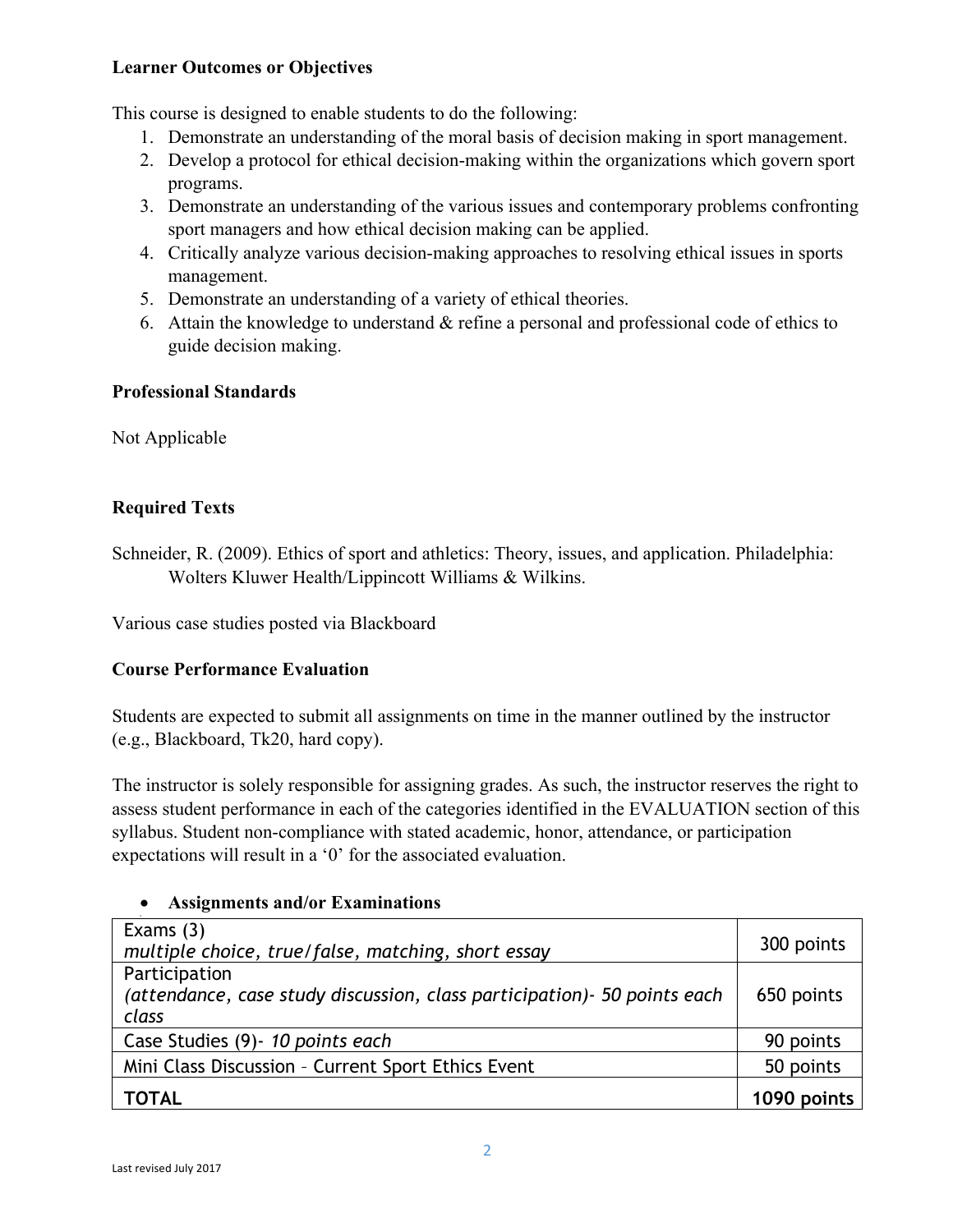### • **Instructor Expectations**

- 1. All assigned reading for each class is expected to be done prior to class.
- 2. All written assignments must be typed (computer word processing is recommended).
- 3. Regular attendance and participation is expected. If you miss a class, it is your responsibility to obtain class materials from sources other than the instructor.
- 4. Students must abide by the Honor Code, guided by the spirit of academic integrity.

### • **Class Attendance**

**It enhances your academic success to be in class; therefore, you should attend ALL scheduled class meetings in accordance with George Mason policy:** Students are expected to attend the class periods of the courses for which they register. Excused absences are only those supported by documentation such as a physician's note for an illness. Students are responsible for communicating ahead of time if they will miss class regardless of whether the absence is excused or unexcused to obtain relevant class work or to reschedule an exam.

In-class participation is important not only to the individual student, but to the class. **Because class participation may be a factor in grading, instructors may use absence, tardiness, or early departure as de facto evidence of nonparticipation.** Students who miss an exam with an acceptable excuse may be penalized according to the individual instructor's grading policy, as stated in the course syllabus.

#### • **Participation**

If you attend, are on time each day, are engaged, and participate in class related discussions/activities, you'll receive the full 50 points for that day.

#### **Attendance**

Students will lose 1 participation point for every minute period that they are late for class. For example, 30 minutes = -30 points. Unexcused absences, late arrivals, misuse of technology (i.e. texting, watching videos, searching the web, utilizing technology for nonclass related activity, etc.), and lackadaisical performance could significantly affect the student participation grade.

#### **Case Study Discussion**

Utilizing the case studies at the end of each chapter and/or those provided by the instructor, each student will be responsible for reviewing the assigned case study for the week. During class, students will have an ethical discussion about how to address the situation in the case study. Contributions to the discussion will be accounted for in the participation grade for the day. **Your contributions are not only welcome, they are essential.**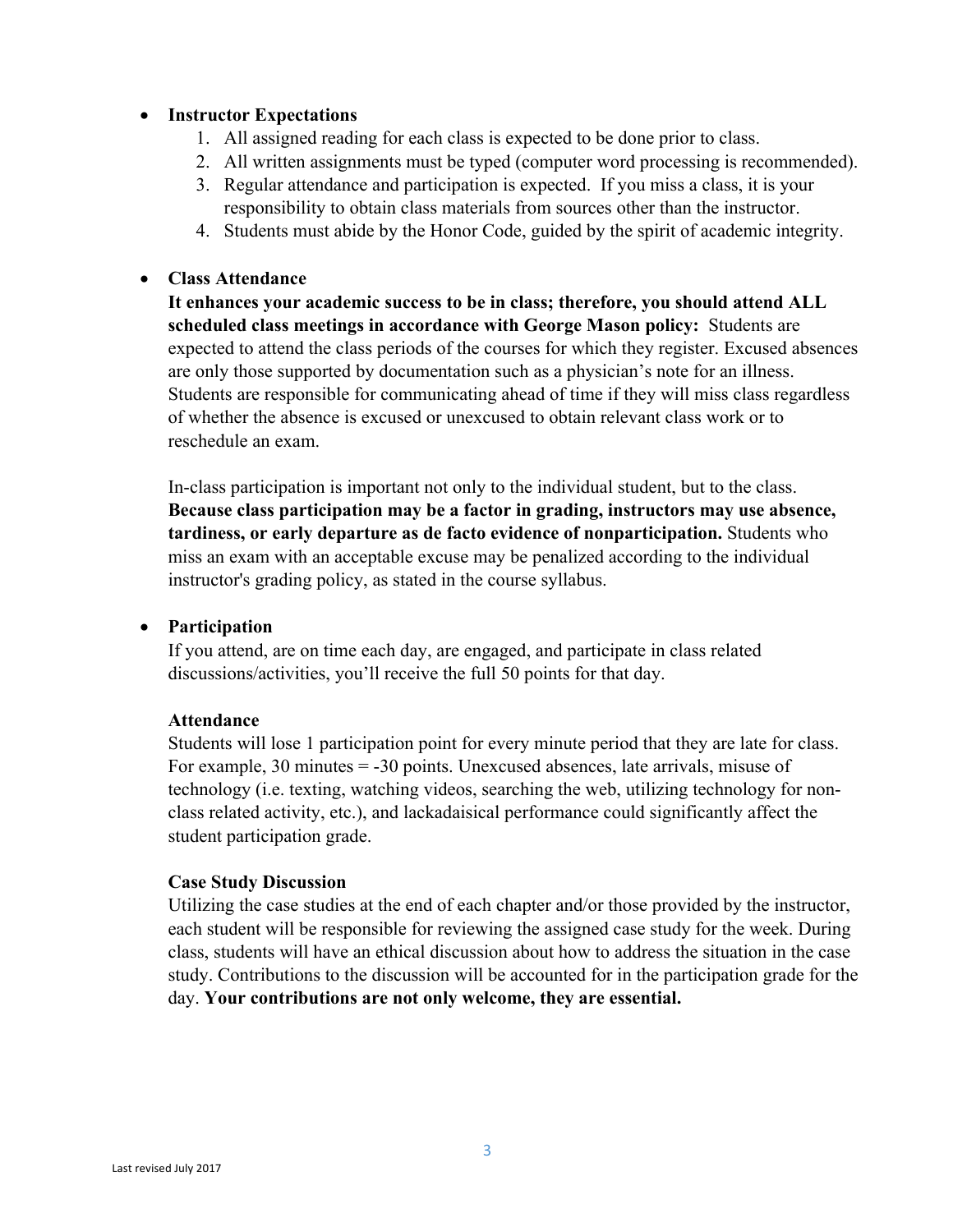### **Class Participation/Engagement**

It is understood that each students may not have a comment(s) each class. Students are expected to remain engaged and free of distraction through the taking of notes, paying attention to the comments of others, and making contributions if asked a question, etc. All are expected to respect the free exchange of thought in an academic environment and the participants therein. For example:

- a) do not have any sound emitting devices turned on
- b) limiting the use of electronic devices to course related activities
- c) wait until the teacher/guest speaker has finished prior to gathering your belongings
- d) do not smoke, chew tobacco, eat, sleep, disrupt others by inappropriate talking, or disrespect the class schedule by being tardy.

You are encouraged to:

- a) feel free to openly and respectfully contribute your thoughts
- b) listen actively to the comments of others
- c) be punctual
- d) ask any and all appropriate questions that you have
- e) maintain civility in your interpersonal communications.

Class discussions will be conducted in a civil, informed fashion wherein disruptive students will be asked to leave the class. **Your contributions are not only welcome, they are essential.**

### • **Assignment Descriptions**

### **Case Study Questions**

Utilizing the assigned case study at the end of each chapter and/or those provided by the instructor, each student will be responsible for reviewing the assigned case study for the week. There will be questions to answer related to the assigned case study. Students are required to answer the questions for the case study and submit those answers as an assignment on blackboard. Students are expected to work on this independently prior to class. These answers will prepare the student for the in class case study discussion.

### **Mini Class Discussion**

Each student will be assigned a class day on which to give a three-minute to seven-minute presentation on a sport related current event. The presentation should relate the current event issue to ethical philosophy, in class material, and must include class discussion questions. This presentation should be created via PowerPoint, Prezi, or another approved method.

### • **Alternative Work**

There is NO make-up work. Only those excused absences supported by documentation will be addressed at the instructor's discretion on an individual basis (e.g. a physician's note for an illness). Alternative work due to intercollegiate athletic competitions or other legitimate university activity must be arranged PRIOR to the due date. A grade of '0' will be assigned to all missed work unless otherwise determined by the instructor.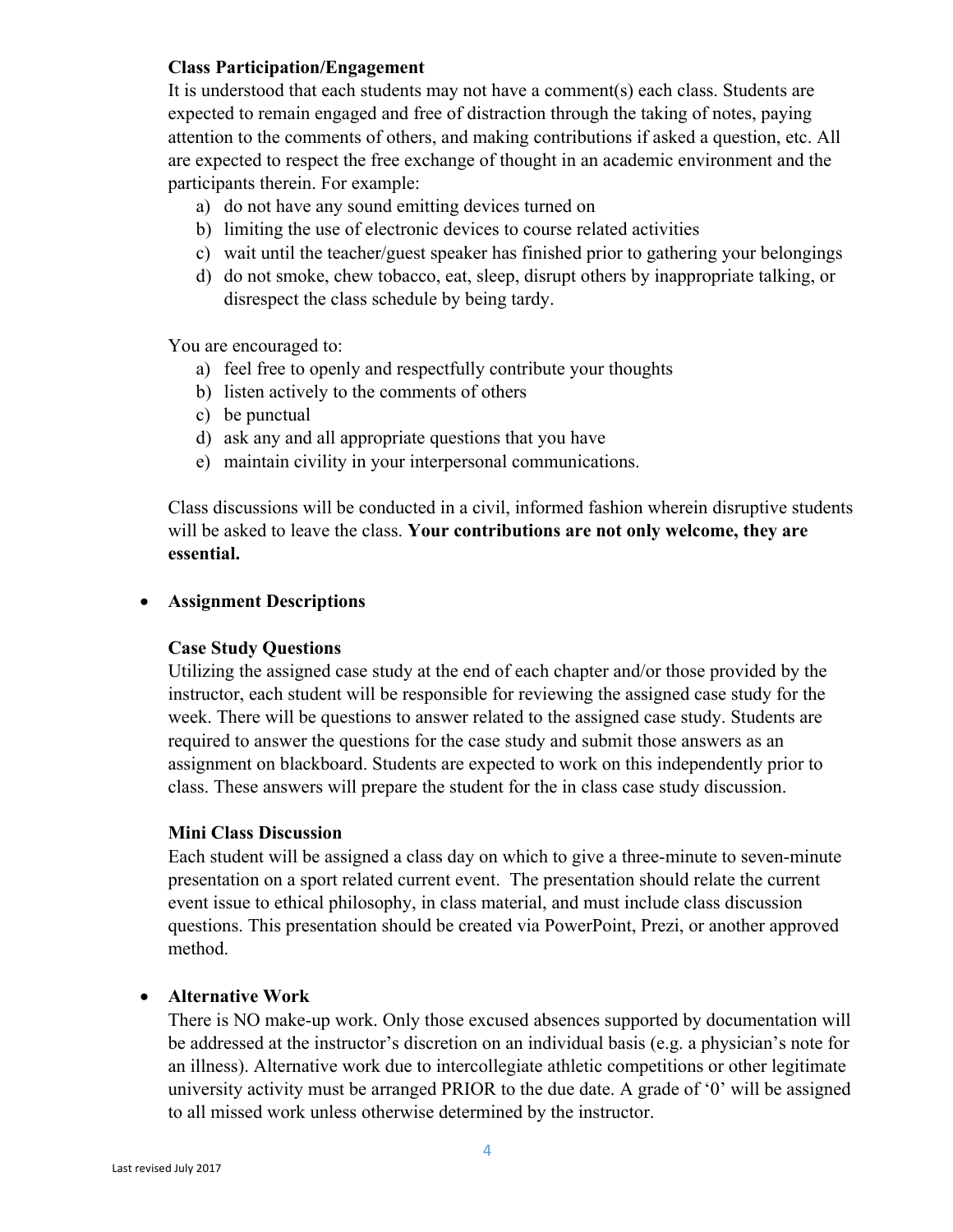• **Grading**

| $A+ = 98 - 100$ $B+ = 88 - 89$ $C+ = 78 - 79$ $D = 60 - 69$ |  |  |  |
|-------------------------------------------------------------|--|--|--|
| $A = 94 - 97$ B = 84 - 87 C = 74 - 77 F = 0 - 59            |  |  |  |
| $A - 90 - 93$ $B - 80 - 83$ $C - 70 - 73$                   |  |  |  |

# **Professional Dispositions**

See https://cehd.gmu.edu/students/polices-procedures/

#### **Class Schedule**

| $\mathbf{1}$   | <b>FRI</b> | 8/30  | <b>Welcome to SPMT 302</b>                                |           |
|----------------|------------|-------|-----------------------------------------------------------|-----------|
| $\overline{2}$ | <b>FRI</b> | 9/6   | Moral Reasoning: An Introduction                          | Chapter 1 |
| 3              | <b>FRI</b> | 9/13  | Ethical & Unethical Behavior                              | Chapter 2 |
| $\overline{4}$ | <b>FRI</b> | 9/20  | Moral Education & Development                             | Chapter 3 |
| 5              | <b>FRI</b> | 9/27  | Exam $#1$                                                 |           |
| 6              | <b>FRI</b> | 10/4  | Performance Enhancement                                   | Chapter 4 |
| 7              | <b>FRI</b> | 10/11 | Violence in Sport                                         | Chapter 5 |
| 8              | <b>FRI</b> | 10/25 | Race Equity in Sport                                      | Chapter 6 |
| 9              | <b>FRI</b> | 11/1  | Exam $#2$                                                 |           |
| 10             | <b>FRI</b> | 11/8  | <b>Gender Equity</b>                                      | Chapter 7 |
| 11             | <b>FRI</b> | 11/15 | Intercollegiate Sport                                     | Chapter 8 |
| 12             | <b>FRI</b> | 11/22 | Sport Manager Issues<br><b>Class Held In RAC Overlook</b> | Chapter 9 |
|                | <b>FRI</b> | 11/29 | Thanksgiving                                              |           |
| 13             | <b>FRI</b> | 12/6  | Exam $#3$<br><b>Class Held In RAC Overlook</b>            |           |

Note: Faculty reserves the right to alter the schedule as necessary, with notification to students.